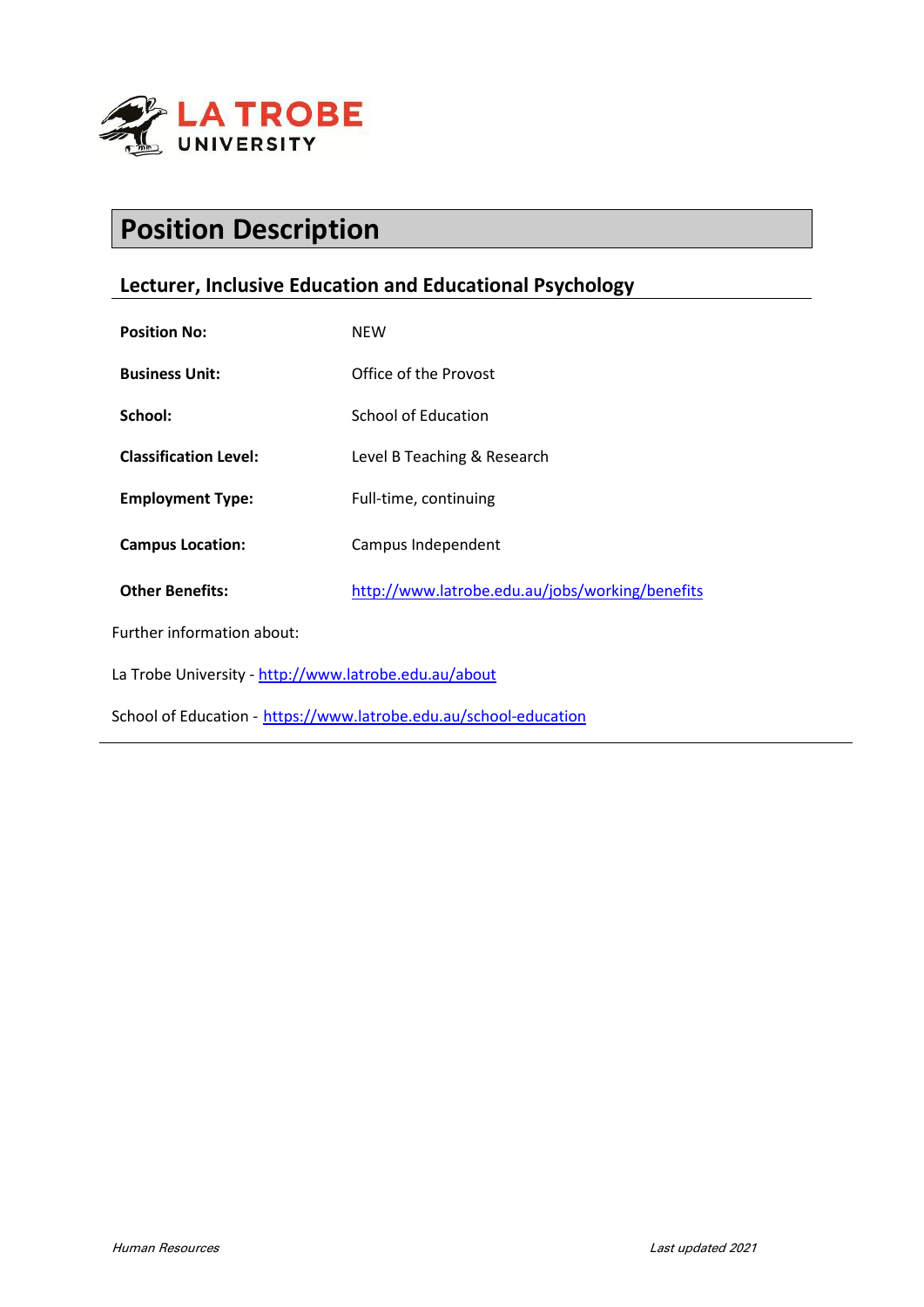#### **Position Context/Purpose**

A Level B teaching and research academic is expected to develop curriculum, teach and undertake research or other scholarly work relevant to the development of their discipline or professional field.

The Office of the Provost is comprised of 10 Schools across La Trobe's multi-campus operations. La Trobe offers a range of general and specialist undergraduate and postgraduate courses that are rigorous and attuned to meeting the needs of students in ensuring their readiness to work in changing environments. Our courses are appropriately linked to emerging trends and critical global issues. La Trobe University has an outstanding reputation for research excellence, for research translation and for building strong relationships with industry partners. The Office of the Provost supports operation excellence in the 10 Schools and provides strategic directions in Learning and Teaching, Research and partnership engagement.

The School of Education has a long and distinctive history of progressive and socially engaged teaching and research in education. The School provides for the professional preparation of teachers and educators in early childhood, primary, secondary, community, outdoor and higher education. The School of Education is a core priority for the University and it has adopted an ambitious strategic plan that is intended to reinvigorate the School's research and coursework portfolio and partnership collaborations with stakeholder groups and industry.

Our vision is to prepare high quality education professionals who want every learner to reach their full potential. Our success is directly linked to our outstanding partnerships with schools, early learning centres, outdoor education industries and other education providers. We offer programs in Early Childhood, Primary and Secondary Teacher Education, Outdoor Education and postgraduate course work and research pathways to enhance career and professional opportunities for educators in a range of sectors. Our programs – offered at Lat Trobe's Melbourne, Bendigo, Mildura, Shepparton and Albury-Wodonga campuses – provide future and current educators with evidence-based approaches that improve outcomes for all learners and their communities.

We deliver high quality programs designed around our Education Discipline Areas - Impactful Pedagogies; Learning Sciences; and Social Justice and Diversity. We lead problem-based research to enable change in education communities and we respond to regional, local and international communities. The School of Education drives the University strategy through direct links to our feeder schools and we are a source of leadership regarding the future of education. We are the core of La Trobe University's regional offering and northern corridor schools and early childhood partners. The School of Education plays a leading role in La Trobe University's engagement with government at both State and Federal levels via our role as thought leaders in education.

The position holder will have a strong understanding of inclusive education and educational psychology to develop innovative teaching programs that enhance the student learning experience. They will contribute to a robust teaching and learning culture at La Trobe University. They will work with teams to deliver high quality curriculum and teaching experiences in inclusive education and educational psychology. The position holder will engage in research to inform inclusive education and educational psychology policy and professional practices. They will have links to stakeholders and professional bodies to strengthen industry engagement and translational opportunities for research impact. They will demonstrate a program of research in inclusive education and education psychology and develop a research track-record of quality publications and grant submissions. With mentoring support, they will obtain necessary research funding from external funding sources.

The position holder will be required to undertake travel to other La Trobe University campuses. For all duties and key selection criteria, candidates must demonstrate the necessary experience and capability, at the appropriate level, for the role as described in the position context.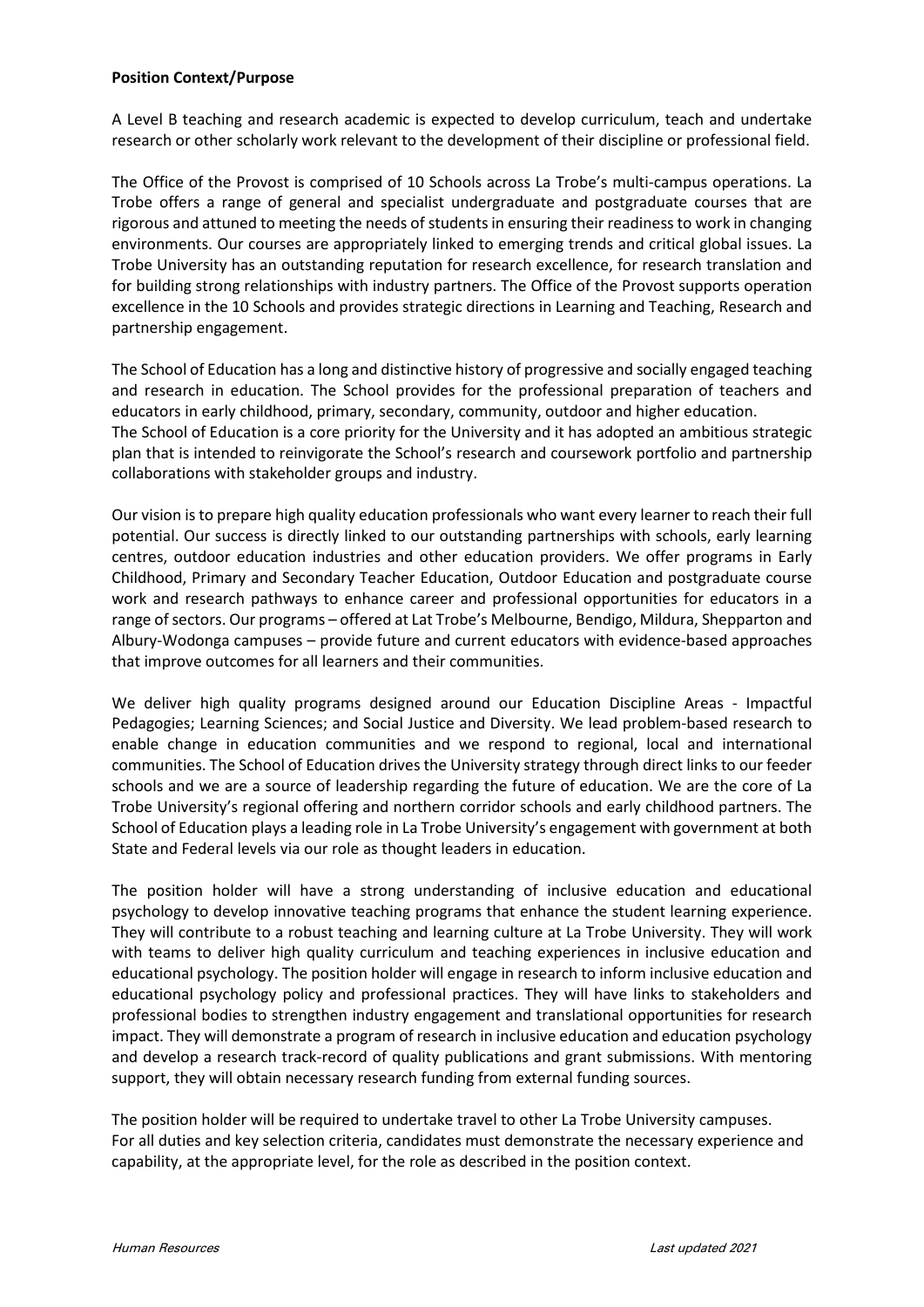#### **Duties at this level will include:**

- Develop, coordinate and teach a high-quality learning experience that engages students through the conduct of tutorials, practical classes, demonstrations, workshops, student field excursions, clinical sessions and/or studio sessions.
- Demonstrate a scholarly approach to learning and teaching and contribute to disciplinary teaching pedagogy and research.
- Keep abreast of innovations in teaching and learning in areas such as, but not restricted to, online and blended delivery and incorporate where appropriate, to continually develop professional practice skills/knowledge and expertise.
- Participate in innovative course level curriculum design, development and review.
- Conduct and publish, or otherwise disseminate high quality and/or high impact research as a member of a team or independently and produce conference/seminar papers and publications from that research.
- Contribute to a robust and ambitious research culture by participating in writing up research findings for publication and dissemination.
- Co-supervise or, where appropriate supervise Higher Degree by Research (HDR) postgraduate students as required.
- With mentoring support, obtain necessary research funding from external funding sources.
- Contribute to building relationships at local and national level.
- Undertake other duties and administrative functions commensurate with the classification and scope of the position as required by the Associate Dean and/or Dean.

### **Essential Criteria**

#### **Skills and knowledge required for the position**

- PhD or equivalent accreditation and standing recognised by the University/profession as appropriate for the relevant discipline areas.
- Demonstrated experience in inclusive education and educational psychology, and an understanding of current research and trends that inform quality pedagogy in a range of learning environments to drive change.
- Demonstrated experience in developing innovative curriculum using evidence-based approaches for quality learning opportunities.
- Demonstrated ability to engage with industry leaders in education to develop opportunities for course and research collaborations.
- Demonstrated competence in teaching and curriculum development.
- Evidence of high quality and/or high impact research conducted and published or otherwise disseminated, relative to opportunity.
- Demonstrated ability to supervise, or co-supervise, honours and postgraduate students.
- Sound analytical skills with an ability to communicate complex information clearly both verbally and in writing.
- High level organisational skills with the ability to set priorities, meet deadlines, initiate and follow-up actions, all with minimal or no supervision.
- Demonstrated ability to work collaboratively and productively with staff and students from a diverse range of backgrounds.
- Evidence of the ability to work as a member of a team in a co-operative and collegial manner.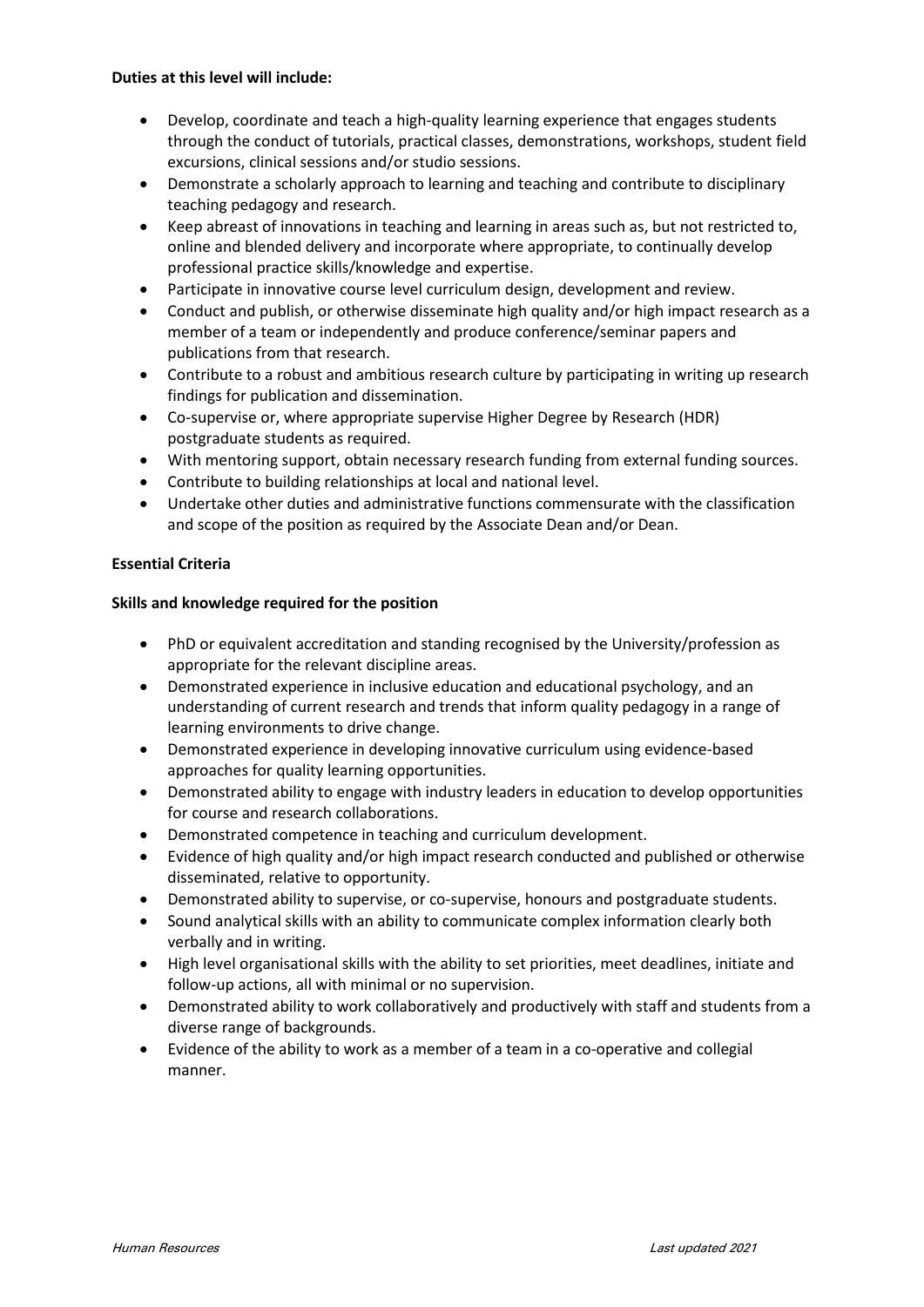## **Desirable**

- Experience in the preparation of research proposal submissions to external funding bodies and evidence of success in securing research funding.
- Graduate Certificate in Higher Education or similar evidence of professional preparation for Higher Education teaching

### **Capabilities required to be successful in the position**

- Ability to work collaboratively, recognise the value of diversity and model accountability, connectedness, innovation and care.
- Ability to think creatively, explore new ideas and respectfully challenge existing practices in order to improve current ways of working.
- Ability to enable a safe, inclusive, high-performing team culture, prioritising staff mental health and wellbeing.
- Ability to build a culture of continuous improvement, implementing ideas generated by team members.

### **Essential Compliance Requirements**

To hold this La Trobe University position the occupant must:

- hold, or be willing to undertake and pass, a Victorian Working With Children Check; AND
- take personal accountability to comply with all University policies, procedures and legislative or regulatory obligations; including but not limited to TEQSA and the Higher Education Threshold Standards.

### **Other Information**

The position description is indicative of the initial expectation of the role and subject to changes to University goals and priorities, activities or focus of the job.

### **Position Flexibility**

La Trobe University is committed to providing a diverse, inclusive and respectful working environment for all staff. We offer flexible work arrangements that can assist you in balancing your work and other responsibilities.

### **Why La Trobe:**

- Develop your career at an innovative, global university where you'll collaborate with community and industry to create impact
- Enjoy working on our inspiring and stunning campuses the perfect hub for industry, students and academics
- Help transform the lives of students, partners and communities now and in the future

This is more than just a job. Working at La Trobe offers opportunities to demonstrate excellence and transform lives.

Here, you'll join exceptional people, partners and communities, who power our operations with ambition and purpose.